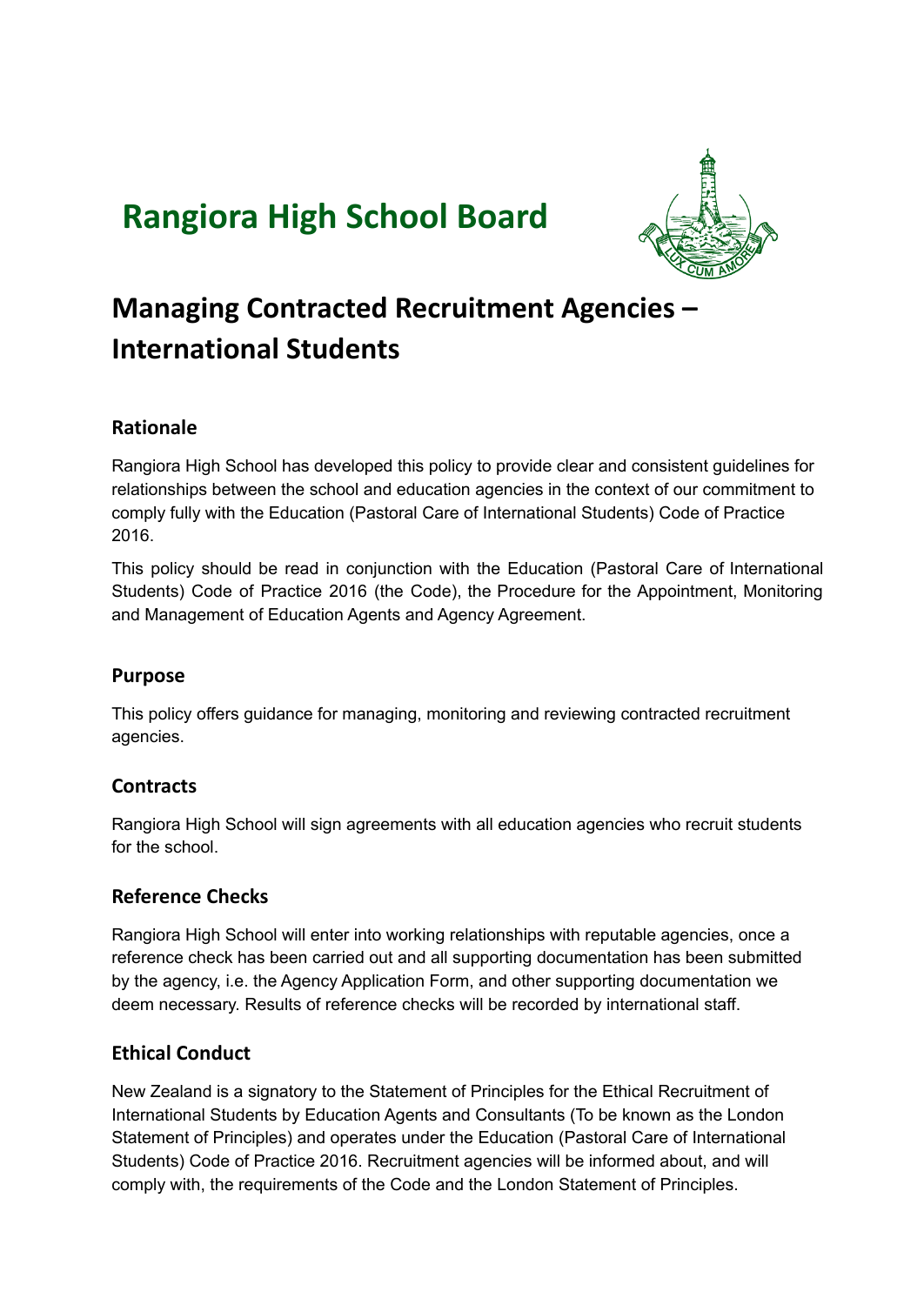# **Action for Breach**

Where agencies are found to contravene the Code and/or the London Statement of Principles, the school will apply the appropriate sanctions as detailed in the Agency Agreement.

# **Commissions**

Rangiora High School will pay commission to the agency as set out in the Agency Agreement. The commission rate will be 15% of tuition fees per year of each enrolment and the school reserves the right to make other commission or incentive arrangements with selected agencies by special negotiation.

The school will generally pay commissions to contracted agencies upon receipt of an invoice. Commission payments will be made within four weeks after the student has commenced at the school and is subject to the tuition fee being received by the school.

The school may elect to make special arrangements with trusted agencies to allow the agency to withhold commissions from tuition payments due to the school. Such arrangements are at the sole discretion of the school and no commissions should be withheld by an agency without prior agreement from the school.

Where a student does not see out the entire period of their enrolment at the school, the school may on a case by case basis decide whether or not to request a refund of all or any part of any commission fees paid to an agency.

The school will have no obligation to pay commission fees to any agency with whom the school does not have a signed Agency Agreement.

### **Review**

The school will review the conduct and performance of its agencies as part of an annual self-review. The school will collect and record appropriate evidence of agency reviews.

# **Reporting**

The Director of International Students will report directly to the school Principal on the performance of the school's contracted agencies and report any breaches of the Code that may lead to the termination of an agency contract.

# **Related Policies**

- Refunds and Cancellations Policy International Students
- Managing Supervised Groups Policy International Students
- Accommodation Policy International Students
- Fee Protection Policy International Students
- International Students Policy